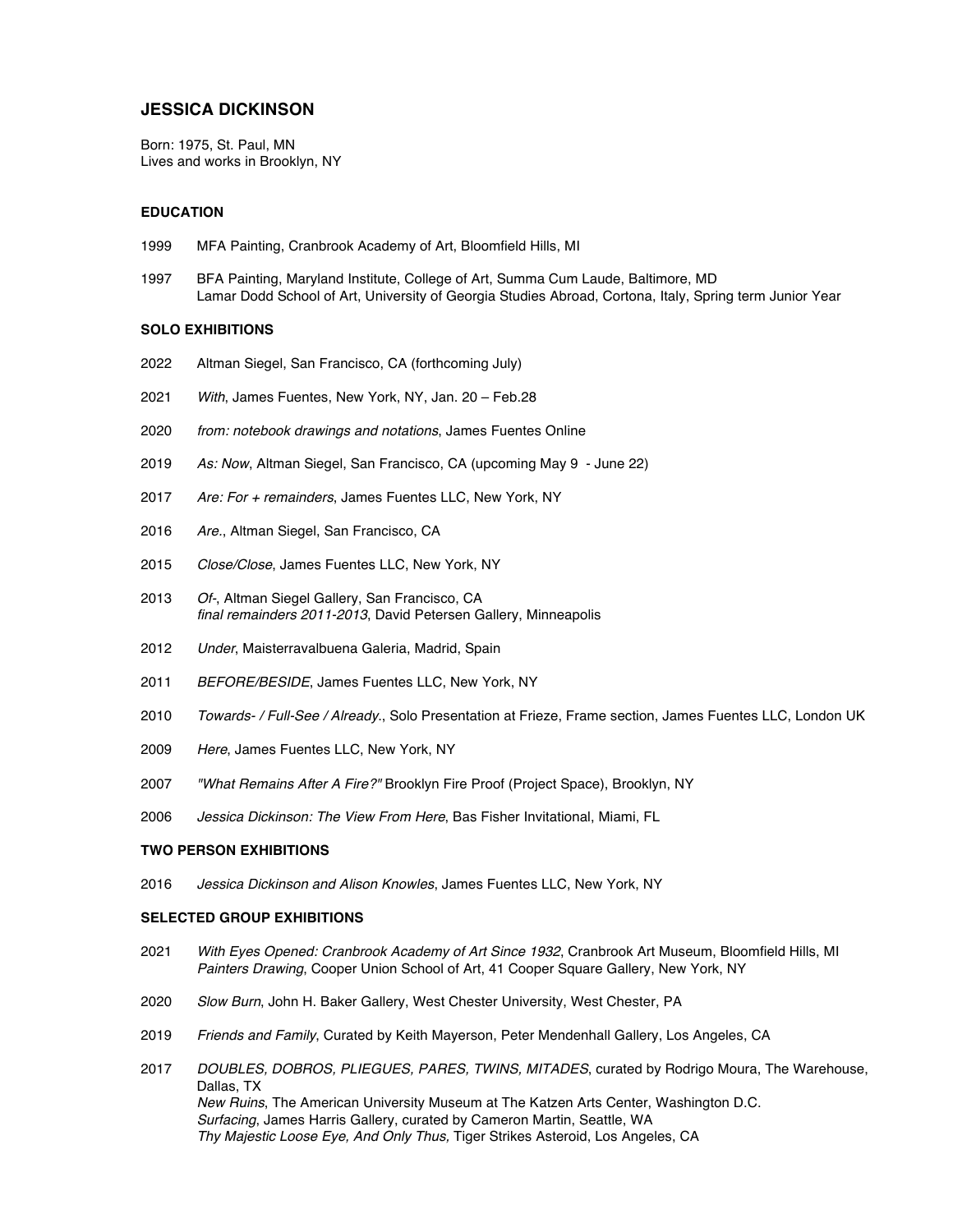- 2016 *See Sun, And Think Shadow*, Gladstone Gallery, New York, NY *Will and Be Going To It*, Altman Siegel Gallery, San Francisco, CA *O / U*, P! and Room East, New York, NY *Future Developments*, David Petersen Gallery, Minneapolis, MN
- 2015 *The Home Show*, curated by Asad Raza, private residence of Asad Raza, New York, NY *Same But Different*, Eleni Koroneou Gallery, Athens, Greece *Gray Would Be The Color If I Had A Heart*, Curated by Tim Hawkinson, Marc Straus, New York, NY *Stirring Still*, LeRoy Neiman Gallery, Columbia University, New York, NY
- 2014 *Room by Room: Monographic Presentations from The Faulconer and Rachofsky Collections*, The Warehouse, Dallas, TX *Jessica Dickinson, Shannon Ebner, Matt Keegan, Trevor Paglan, Will Rogan*, Altman Siegel Gallery, San Francisco, CA
- 2013 *Paintings from the Zabludowicz Collection: Painting in the 2.5th Dimension*, London UK *BiennaleOnline 2013*, curated by Jan Hoet, https://www.artplus.com/ *Jessica Dickinson, Liam Everett, Yorgos Sapountzos*, Elani Koroneou Gallery, Athens, Greece *MICA Then and Now*, Ethan Cohen Fine Arts at Kunsthalle Beacon, Beacon, NY *Peripheral Prose: Jessica Dickinson, Nathan Dilworth, and Max Warsh*, curated by Keith Varadi, Longhouse Projects, New York, NY
- 2012 *Jessica Dickinson, Liam Everett, Alex Olson, Josh Smith, Garth Weiser*, Altman Siegel Gallery, San Francisco, CA
- 2011 *Jessica Dickinson, Oscar Murillo, Cammie Staros, Phil Wagner*, Mihai Nicodim Gallery, Los Angeles, CA *paper a-z*, Sue Scott Gallery, New York, NY *Becoming Something Found*, Jolie Laide Gallery, Philadelphia, PA *RISD Faculty Biennial*, RISD Museum of Art, Providence, RI
- 2010 *In Side Out*, Susan Inglett Gallery, New York, NY *Come Through*, Sikkema Jenkins & Co, New York, NY *New Work from New York*, Golden Auxiliary Space, Chicago, IL *Lush Life / Chapter Four: Let It Die*, Curated by Franklin Evans &Omar Lopez-Chahoud, Lehman Maupin Gallery, New York, NY *Parts & Labor*, Soloway, Brooklyn, NY *Precarity and The Butter Tower*, Curated by Jackie Gendel and Tom McGrath, CTRL Gallery, Houston, TX
- 2009 *Besides, With, Against, and Yet: Abstraction and the Ready-Made Gesture*, curated by Debra Singer, The Kitchen, NY *Kings County Biennial*, Kidd Yellin Gallery, Brooklyn, NY *Insomnia*, Peter Fingesten Gallery, Pace University, NY *On From Here*, Guild & Greyshkul, New York, NY *Wow, We Have Come So Far*, Bas Fisher Invitational, Miami, FL *My Tokyo! Benefit Auction*, Midway Contemporary Art, Minneapolis, MN
- 2008 *8 1/2 X11" / A4*, James Fuentes LLC, New York, NY *The Grey House That Thinks Itself Into Your Head Without Asking*, Peter Fingesten Gallery, Pace University, New York, NY *Artist-In-Residence Biennial Exhibition: Jessica Dickinson, Jeff Gaunt, Munro Galloway, Wallace Whitney*, Ewing Gallery, University of Tennessee, Knoxville, TN
- 2007 *Unfathom*, Max Protetch Gallery, Curated by Aaron Williams and Stuart Krimko, New York, NY *NeoIntegrity*, Derek Eller Gallery, Curated by Keith Mayerson, NY
- 2006 *The Difficult Shapes of Possible Images*, Zieher Smith, New York, NY *The Sanctuary and the Scrum*, Curated by David Hunt, Black & White Gallery, New York,NY *The Milwaukee International Art Fair*, Bas Fisher Invitational Booth, Milwaukee, WI *Strictly Painting*, Galerie Michaele Janssen / Dogenhaus Galerie / Voges + Partner (KLF), New York, NY
- 2005 *Excitations*, Andrew Kreps Gallery, a project arranged by Matt Keegan, New York, NY *The Seismologist*, Curated by David Hunt, Sara Nightingale Gallery, Water Mill, NY *The Festival of Dreams*, Part 2, Curated by James Fuentes, Lombard-Freid Projects, New York, NY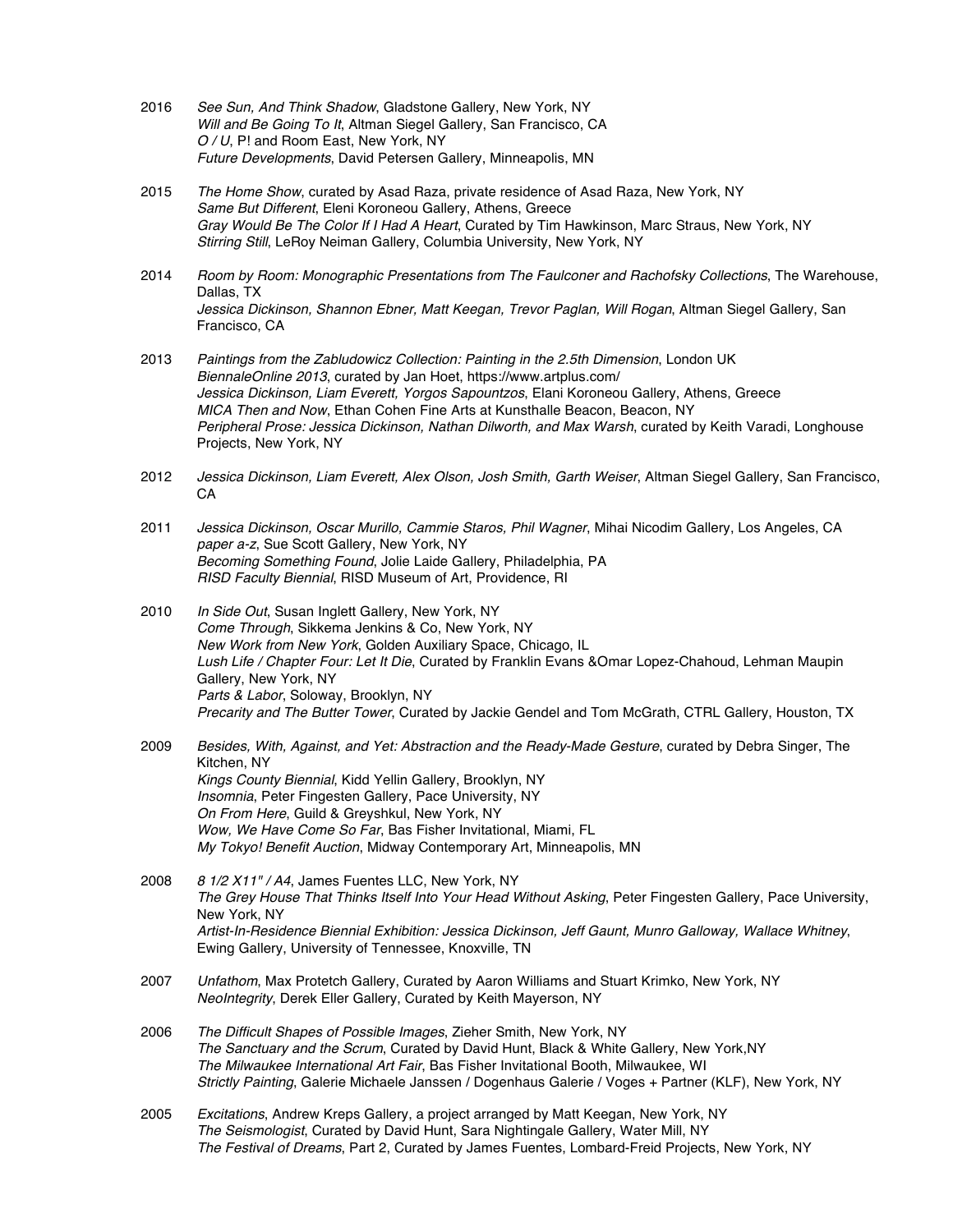- 2004 *Grotto 2*, Jessica Murray Projects, Brooklyn, NY
- 2003 *Super Assembly*, 111 N. Third Street, Brooklyn, NY
- 2002 *Artists to Artists: A Decade of The Space Program*, Ace Gallery, New York, NY *718:A Bridge to Brooklyn*, Cranbrook Art Museum, Bloomfield Hills, MI
- 2000 *Flat File Show*, Bellwether, Brooklyn, NY
- 1999 *it is a story in technicolor to add a touch of luxury*, Swallow, Brooklyn, NY *Juried Degree Exhibition*, curated by Susan Yelavich, Cranbrook Art Museum, Bloomfield Hills, MI

## **BIBLIOGRAPHY**

- 2021 Alfred, Brian, Sound & Vision Podcast, "Jessica Dickinson", Feb. 11, 2021
- 2020 Peña, Arthur, "Solo Show", Dallas Art Fair preview, Patron Magazine, April
- 2018 Westfall, Stephen, "Slow Painting", Art in America, February
- 2017 Art Review, The New Yorker, September Saltz, Jerry, "Jessica Dickinson: Are: For + remainders," Three Sentence Reviews, Vulture, New York Magazine Online, Sept. 18 MacFarlane, Rachel, "The Best Work At Frieze New York 2017 Was By Woman Artists", Format Magazine, May 13
- 2016 Royer Scholz, Zachary, "Are:", Review, Art Practical, June 7 Dayal, Mira, "Juxtaposing Exhibitions", review of group exhibition "O/U" at P! and Room East, Aesthetica Magazine, September
- 2015 Mysliwiec, Danielle, "In Conversation: JESSICA DICKINSON with Danielle Mysliwiec", interview, The Brooklyn Rail, June 2015 (full cover feature) Singer, Debra, "Up Close / Moving Back", Essay, from Jessica Dickinson: Under | Press. | With-This | Hold- | Of-Also | Of/How | Of-More | Of:Know, Inventory Press Treib, Patricia and Dickinson, Jessica. "Jessica Dickinson and Patricia Treib in Conversation in Madrid November 2012", interview, from Jessica Dickinson: Under | Press. | With-This | Hold- | Of-Also | Of/How | Of-More | Of:Know, Inventory Press, 2015
- 2013 Martin, Cameron, "Painting Has Issues", Paper Monument Issue 4 Smith, Nathaniel "Art & Vision: Intermittent Archives, l'etoile, June 20th Griffin, Nora, "Peripheral Prose: Jessica Dickinson, Nathan Dilworth, and Max Warsh", artcritcal, Aug 2 Spector, Nancy, Curator Synopsis, BiennaleOnline 2013
- 2012 Hirsch, Faye, "Exhibition Reviews: Jessica Dickinson", Art in America, January
- 2011 Art Review, The New Yorker, November Johnson, Paddy, "Jessica Dickinson's Paintings Are Full of Emptiness", L Magazine, November 23
- 2010 Wullschlager, Jackie, "Energized by youthful chaos," Financial Times, October Pollock, Lindsay, "Standing out from the crowd," Art Newspaper, October Luke, Ben, "London is gripped by the big Frieze," London Evening Standard, October Clausi, Leonardo, "Cecilia Alemani: Interview with the curator of one of Frieze's sections," Vogue Italy, **October** O'Neill Butler, Lauren, "Come Through", Artforum, Critic's Picks review, Oct. 29 Levy, Michelle, "Uncertainty Sets the Stage: Come Through", ArtSlant, October Hudson, Suzanne, "Besides, With, Against, and Yet", mention, Artforum, January

2009 Scrimgeour, Alexander, "Jessica Dickinson, James Fuentes LLC", Review, Artforum, December issue Baker, R.C., "Let's Renegotiate! 'Abstraction and The Ready-Made Gesture' at The Kitchen", The Village Voice, Dec.1 Wolin, Joseph, "Jessica Dickinson: Here", Review, Time Out New York, September Kunitz, Daniel, "'Naked!' at Paul Kasmin; Jessica Dickinson's 'Here'; 'Looking at Music: Side 2' at MOMA," Review, The Village Voice, September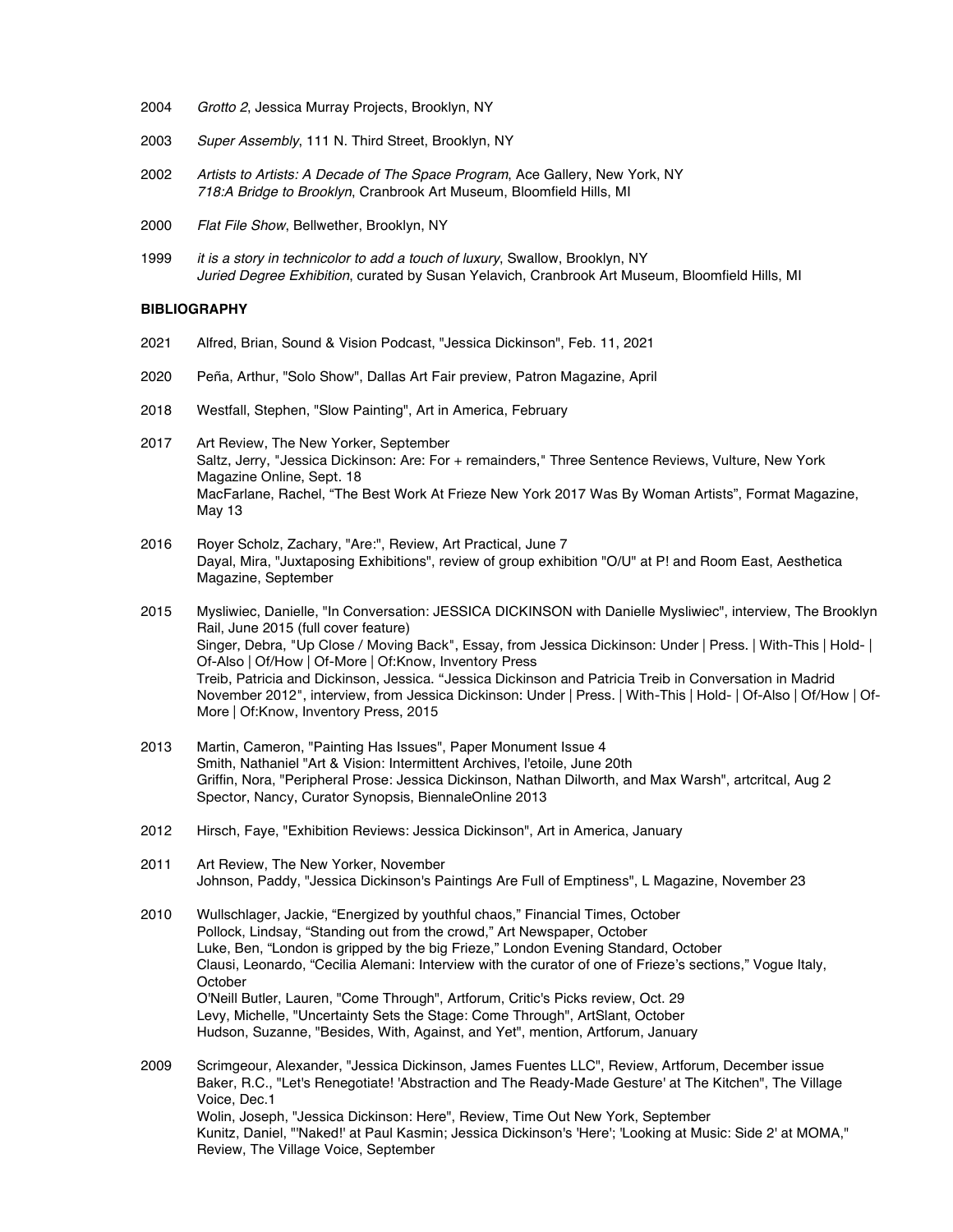Art Review, The New Yorker, September Keegan, Matt, "We're Not There", HERE, exhibition book, August Horner, James, "Staying Up With 'Insomnia' at Pace University", Manhattan Fine Arts Examiner, Nov.17 Johnson, Paddy, "Featured Artist: Jessica Dickinson", Art Fag City blog, July 14

- 2008 Buckner, Chris, "Resident Art", Metro Pulse, Knoxville, TN, Jan. 24
- 2007 Baker, R.C., "Best In Show: NeoIntegrity", mention, The Village Voice, Aug.14 PaintersNYC, Featured Artist, July 17, painternyc.blogspot.com
- 2006 Feinstein, Roni, "Miami Preview", Art in America, December issue Johnson, Ken, "The Sanctuary and The Scrum", The New York Times, July 7 Flash Art Online, "Studio Visit: Halsey Rodman", interview with Andrea Bellini, mention Weinberg, Michelle, "Edging In: Fringe Actions Initiated by Artists, Curators and Others During Basel Weekend", Miami Sun Post, December Raskin, Lisi, "Introducing…Jessica Dickinson", feature, NYFA Current, April 19, www.nyfa.org
- 2005 Harrison, Helen, "Landscapes: Fantastic, Elemental, or Formal: 'The Seismologist', Sara Nightingale Gallery", The New York Times, Long Island Edition, Nov. 13 Kim, Min and Dickinson, Jessica, "Expanding Narratives of Interiority", Interview, North Drive Press, Volume #2, Edited by Matt Keegan

## **PUBLICATIONS**

- 2017 Raza, Asad, *The Home Show*, Exhibition Book, New York, NY Moura, Rodrigo, *DOUBLES, DOBROS, PLIEGUES, PARES, TWINS, MITADES*, Exhibition Catalogue, The Warehouse, Dallas, TX Campbell, Natalie and Mysliwiec, Danielle, "New Ruins", exhibition brochure, The American University Art Museum at The Katzen Arts Center
- 2015 *Jessica Dickinson: Under / Press. / With-This / Hold- / Of-Also / Of-How / Of-More / Of: Know,* Inventory Press, New York, NY
- 2013 *Painting from the Zabludowicz Collection*, Exhibition Catalog, interview, Edited by Ellen Mara DeWachter, published by Zabludowicz Art Projects
- 2008 *Ballad of The Breathless, An Anthology of Poetry by Emily Graves*, featured artwork, Spout Press *Artist-In-Residence Biennial Exhibition*, exhibition catalogue, Ewing Gallery of Art and Architecture, University of Tennessee, Knoxville, TN
- 2006 *Etc. Projects*, published by Andrew Kreps Gallery, New York, NY
- 2002 *Artists to Artists: A Decade of The Space Program*, exhibition catalogue, published by The Marie Walsh Sharpe Art Foundation, Edited by David Frankel *718: A Bridge to Brooklyn*, exhibition catalogue, Cranbrook Art Museum

# **PUBLIC COLLECTIONS**

Solomon R. Guggenheim Museum, New York, NY The Rachofsky Collection, Dallas, TX

### **AWARDS AND RESIDENCIES**

- 2017 Steep Rock Arts Residency, Washington, CT
- 2014 Belle Foundation Individual Grant
- 2008 Farpath Grant and Residency in Dijon, France
- 2006 Artist-In-Residence, University of Tennessee, Knoxville, TN, Fall
- 2003 Change, Inc., artists grant
- 2001 The Space Program, The Marie Walsh Sharpe Art Foundation, New York, NY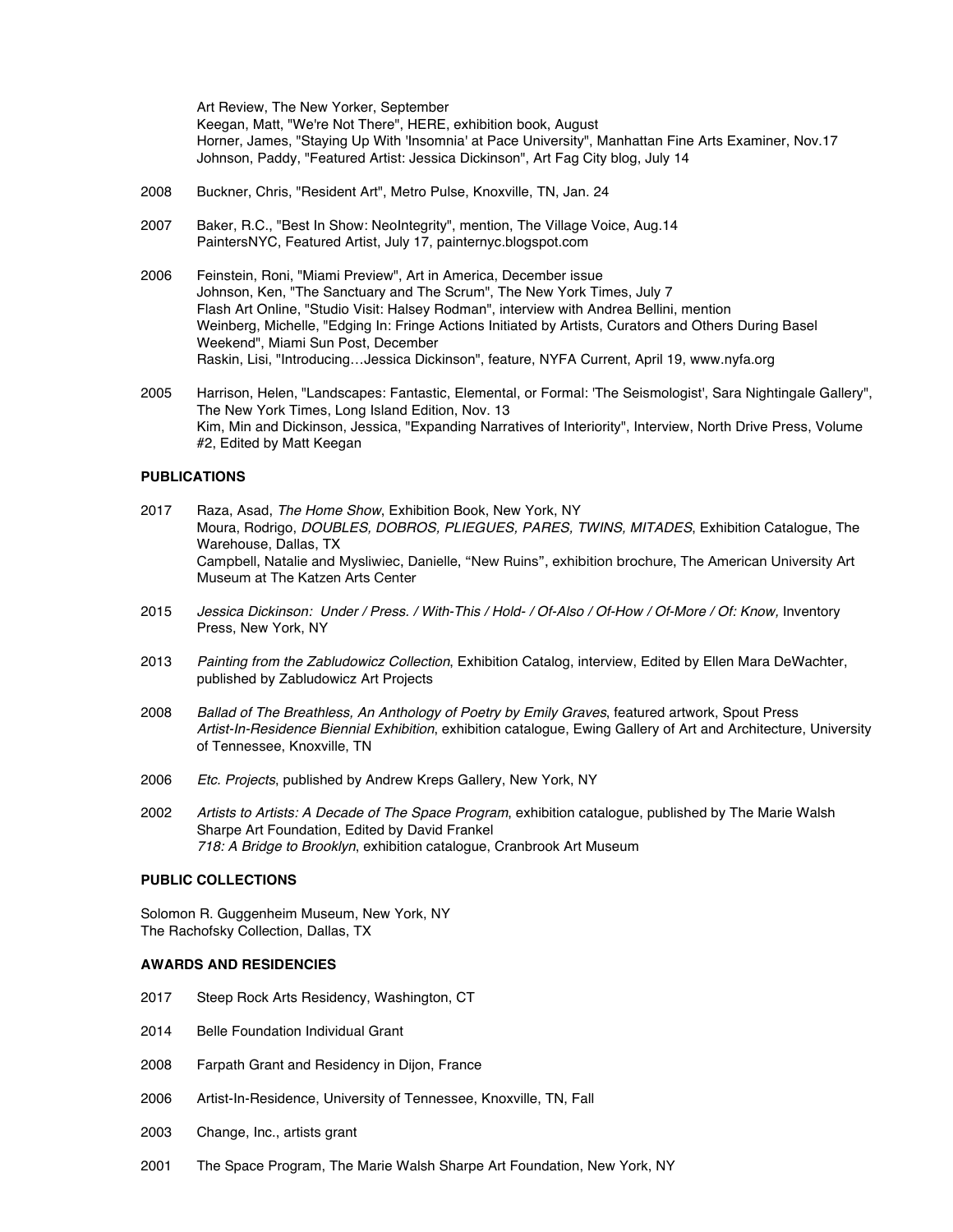1998 Marguerite Kimball Merit Scholarship, Cranbrook Academy of Art

### **LECTURES**

- 2022 Visiting Artist, Yale University, Painting and Printmaking Department (forthcoming March), New Haven, CT
- 2021 Virtual Gallery Visit, Painting Department, Cranbrook Academy of Art
- 2017 Visiting Artist, Rhode Island School of Design, MFA Program, Painting, Providence, RI
- 2015 Session Participant and Presenter, "A Dialogue With The Art of Alberto Burri", in conjunction with *Alberto Burri: The Trauma of Painting*, The Solomon R. Guggenheim Museum, New York
- 2013 Visiting Artist, Columbia University Summer Painting Intensive, New York, NY
- 2012 Artist-Led Walk Through, *Art of Another Kind: International Abstraction and The Guggenheim, 1949-1960*, The Guggenheim Museum, New York, NY, July 25 Visiting Artist, Yale Summer School of Art and Music, Norfolk, CT
- 2011 Visiting Artist, Cooper Union School of Art, New York, NY
- 2010 Visiting Artist, MA Program, New York University, New York Visiting Artist, MFA Program, Rutgers University, Mason Gross School of The Arts, New Brunswick, NJ Visiting Artist, MFA Program, Boston University, Boston, MA
- 2009 Visiting Artist, Rhode Island School of Design, Providence, RI
- 2007 Visiting Artist, Massachusetts College of Art, MFA Program, Boston Visiting Artist, Cranbrook Academy of Art, MFA Program, MI
- 2006 Artist-In-Residence Lecture, University of Tennessee, Knoxville, TN
- 2002 Visiting Artist, Maryland Institute College of Art, Baltimore, MD

# **TEACHING**

- 2018-20 Adjunct Faculty, Visiting Artist, Cooper Union School of Art, New York, NY, Fall semesters
- 2018 Adjunct Assistant Professor, Columbia University School of the Arts, New York, NY, Spring
- 2016 Visiting Critic, Columbia University School of the Arts, MFA Program, New York, NY
- 2013-15 Adjunct Faculty, Critic, Yale University School of The Arts, MFA Program, New Haven, CT, Spring semesters
- 2011-14 Adjunct Faculty, Visiting Artist, Cooper Union School of Art, New York, NY, Fall semesters
- 2010 Adjunct Faculty, Part-Time Critic, Rhode Island School of Design
- 2009 Adjunct Faculty, Part-Time Critic, Rhode Island School of Design, Providence, RI Part-Time Faculty, Maryland Institute College of Art, Baltimore, MD Drawing Instructor, Cooper Union School of Continuing Education, NY
- 2008 Part-Time Faculty, Maryland Institute College of Art, Baltimore, MD Drawing Instructor, Cooper Union School of Continuing Education, NY
- 2007-12 Adjunct Associate Professor, Pace University, New York, NY
- 2007 Part Time Faculty, The New School for General Studies, New York, NY Guest Critic for Junior/Senior Painting, Massachusetts College of Art, Boston, MA
- 2006 Artist-In-Residence: Graduate Seminar, Painting III, Drawing III, University of Tennessee, Knoxville, TN Guest Critic for Junior/Senior Painting, Massachusetts College of Art, Boston, MA